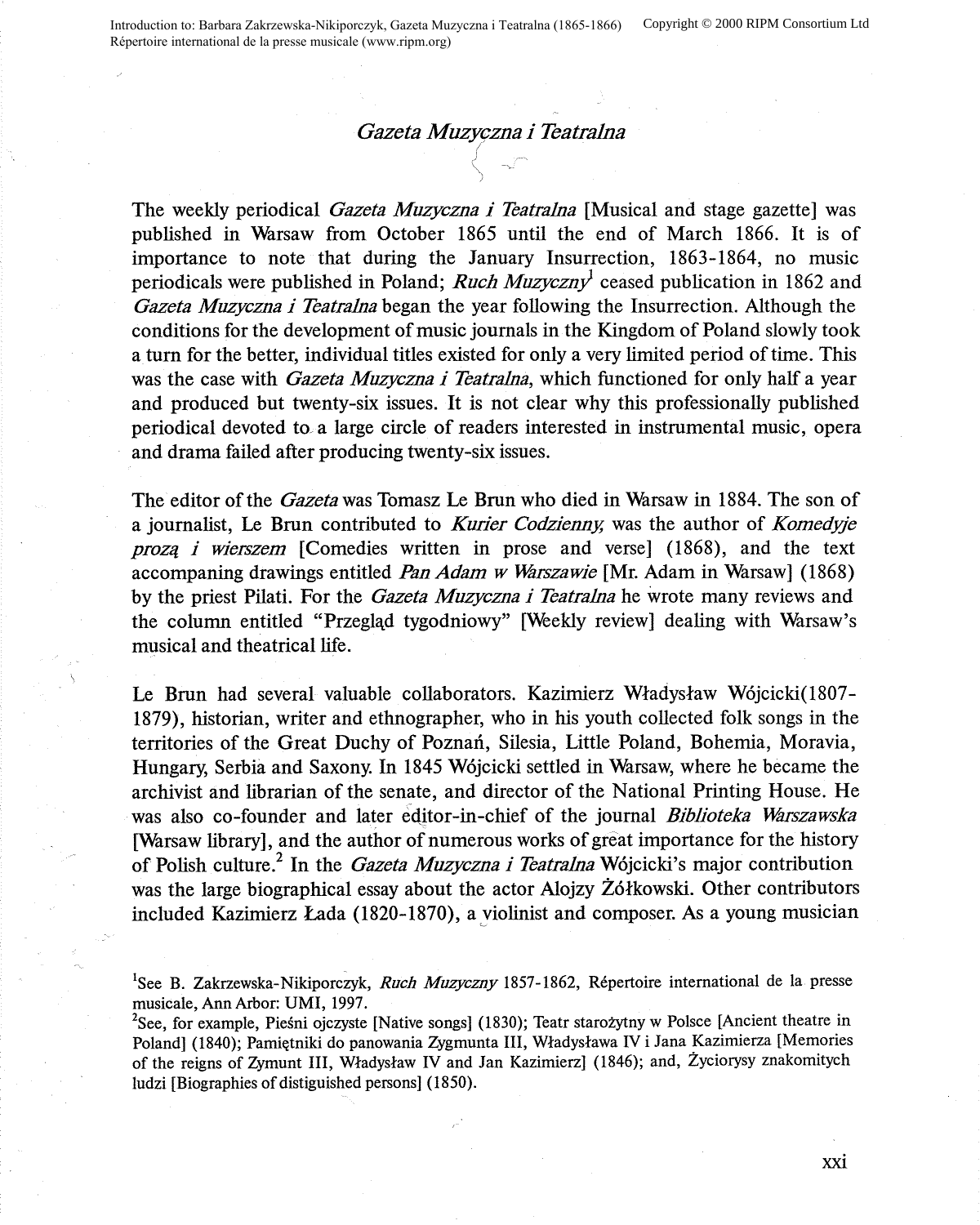## *Gazeta Muzyczna i Teatralna*

he gave concerts in Moscow, St. Petersburg and in the Lithuania. Lada composed about forty pieces for violin, and published the *Historia muzyki* [The history of music] in Warsaw in 1861. His articles for the *Gazeta Muzyczna i Teatralna* about the history of ancient Polish music contained much new information. August Jeske (1836-1875) studied philology and history at the university in Berlin, and took up residence in Warsaw beginning in 1864. In 1875 he began publishing a series of textbooks entitled *Systematyczny kurs nauk* [The systematic study of sciences]. His extensive musical *(*  analysis of Kolberg's<sup>3</sup> work — *Lud. Jego zwyczaje, sposób życia, podania, przysłowia, obrzc;dy; gusla, zabawy; piesni, muzyka i tance* [The people. Their customs, way of life, legends, proverbs, rites, sorceries, plays, songs, music and dances $]-$  and his articles "O nauce spiewu" [About the teaching of singing] in the *Gazeta Muzyczna i Teatralna,*  testify to his thorough musical training. lgnacy Krzyzanowski (1826-1905), was <sup>a</sup> <sup>p</sup>ianist and composer, and friend of Chopin. After studies in Paris and concerts in London, Krzyżanowski returned to Kraków and in 1850 settled in Warsaw. He published articles about music in Warsaw music journals-for example, in *Ruch Muzyczny* and *Echo Muzyczne i Teatralne*—and was also the music critic of the weekly *Bluszcz.* In the *Gazeta* Krzyzanowski published his recollections of the pianist and composer Jozef Nowakowski (1800-1865) after the musician's death. This text was later discussed in the journal by the composer Ignacy Feliks Dobrzyński (1807-1867). Wacław Szymanowski (1821-1886), playwright and translator of French stage works, the editor of several Warsaw newspapers, led the campaign in the columns of the *Gazeta Muzyczna i Teatralna* towards raising the quality of the repertory at the Warsaw Teatr Rozmaitosci. Adolf Bogucki (1835-1894), an amateur composer, published a detailed analysis of the Adam Münchheimer's opera *Otton Łucznik* [Otto the archer].

ζ.

The journal had the following regular columns: the already mentioned "Przegląd" tygodniowy" [Weekly review] by Le Brun, the unsigned "Nowiny ze świata muzycznego" [News from the musical world]-mainly concerning England, Belgium, France, Spain, Germany and Italy-and, "Repertuar sceny warszawskiej" [Repertory of the Warsaw stage]. In the occasional column "Rozmaitosci" [Varieties] short stories appeared concerning the life of musicians such as Adelina Patti, Grillparzer, Mercadante, Beethoven, and musical life in Paris. In the column "Korespondencje" [Correspondence] letters from Prague, Lvov and Milan informed readers about the musical and theatrical life in these cities. The rarely appearing column "Przegląd literatury muzycznej" [Review of musical literature] contained extensive reviews of recently published books such as *Meyerbeer et son temps* by Henri Blaze de Bury and , *Lud. Jego zwyczaje, spos6b zycia, podania, przyslowia, obrzt;dy; gusla, zabawy; piesni," muzyka i tance*<sup>4</sup> by Oskar Kolberg (Warszawa, 1865). The column "Wiadomości

<sup>3</sup>Oskar Kolberg (1814-1890), Polish ethnographer and composer primarily of piano music. <sup>4</sup>See above for the English translation of the title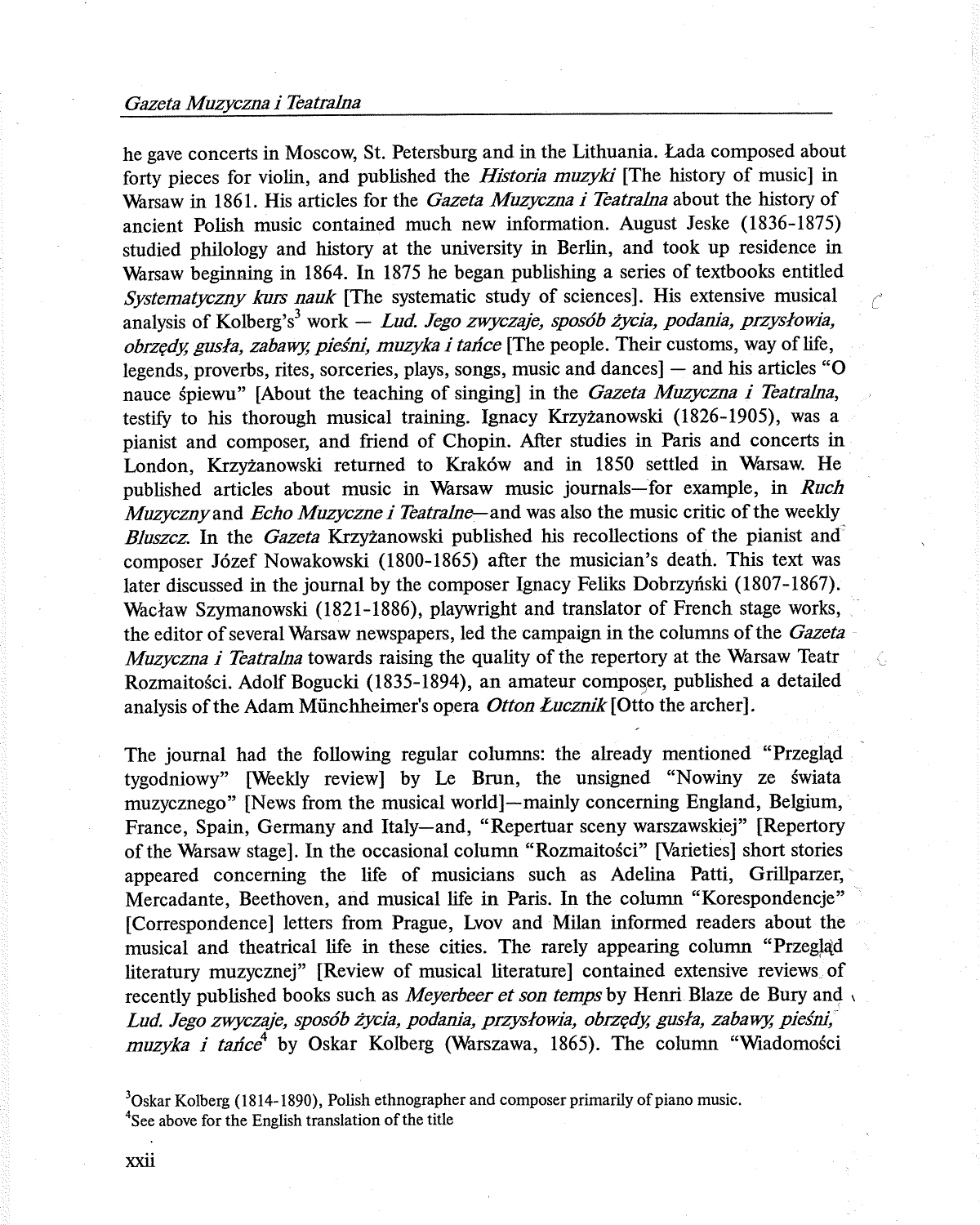ksiegarskie" [Booksellers' news] contained information about recent publications in Warsaw.

The musical analysies of such works as Liszt's oratorio *Świeta Elżbieta*,<sup>5</sup> and the opera *Otton Lucznik* by Miinchheimer, as well as the analyses of stage works including the comedy *Sztuka i handel* [Art and trade] are of particular interest. The series of articles by Kazimierz Lada entitled "Materiafy do historii muzyki w Polsce" [Materials for the history of music in Poland] contains valuable source material and continues Sikorski's articles published several years earlier in *Ruch Muzyczny.*<sup>6</sup>Among the articles are biographical essays about musicians (for example, Mozart and Schubert) and the contemporary actors Alojzy Zolkowski and Jan Chrzciciel Okonski. The *Gazeta Muzyczna i Teatralna* did not contain musical appendices however its subscribers received copies of printed music, namely, for piano and for voice and piano.

The majority of the authors of articles and correspondence signed their texts with their complete names. Of those who signed with initials or pseudonyms, it was possible to identify only the following.

| E.K.          | <b>Emanuel Kania</b>         |
|---------------|------------------------------|
| <b>Junius</b> | Włodzimierz Zagórski         |
| K. W. W.      | Kazimierz Władysław Wójcicki |
| TL.           | Tomasz Le Brun               |

This publication is based on two sources: a microfilm copy of the journal's first twentythree issues in the collection of the Poznań University Library, and, for the last three issues, a xerox copy of the original journal in the collection of the Moniuszko Warsaw Musical Society.

Another volume<sup>7</sup> also deals with the contents of the *Gazeta Muzyczna i Teatralna*, however, it offers far less access to the journal than does the present **RIPM** publication. For, the **RIPM** Calendar contains extensive editorial commentaries in brackets, and the **RIPM** Index, created with the assistance of computer technology, includes a much larger spectrum of key words.

5 The original title of the oratorio is *Die Lcgende von der heiligen Elisabeth.* 

6 See Sikorski's series of articles entitled "Notatki do historii muzyki w Polsce" [Notes for the history of music in Poland], *Ruch Muzyczny(1860:* 646-651,661-667; 1861: 280-284,289-295, 310-315, 330-334). 7 W. Bogdany, *Gazeta Muzyczna i Teatralna 1865-1866. Przegl4d Muzyczny 1877.* Bibliografia Polskich Czasopism Muzycznych, vol. 4, Krak6w: 1955.